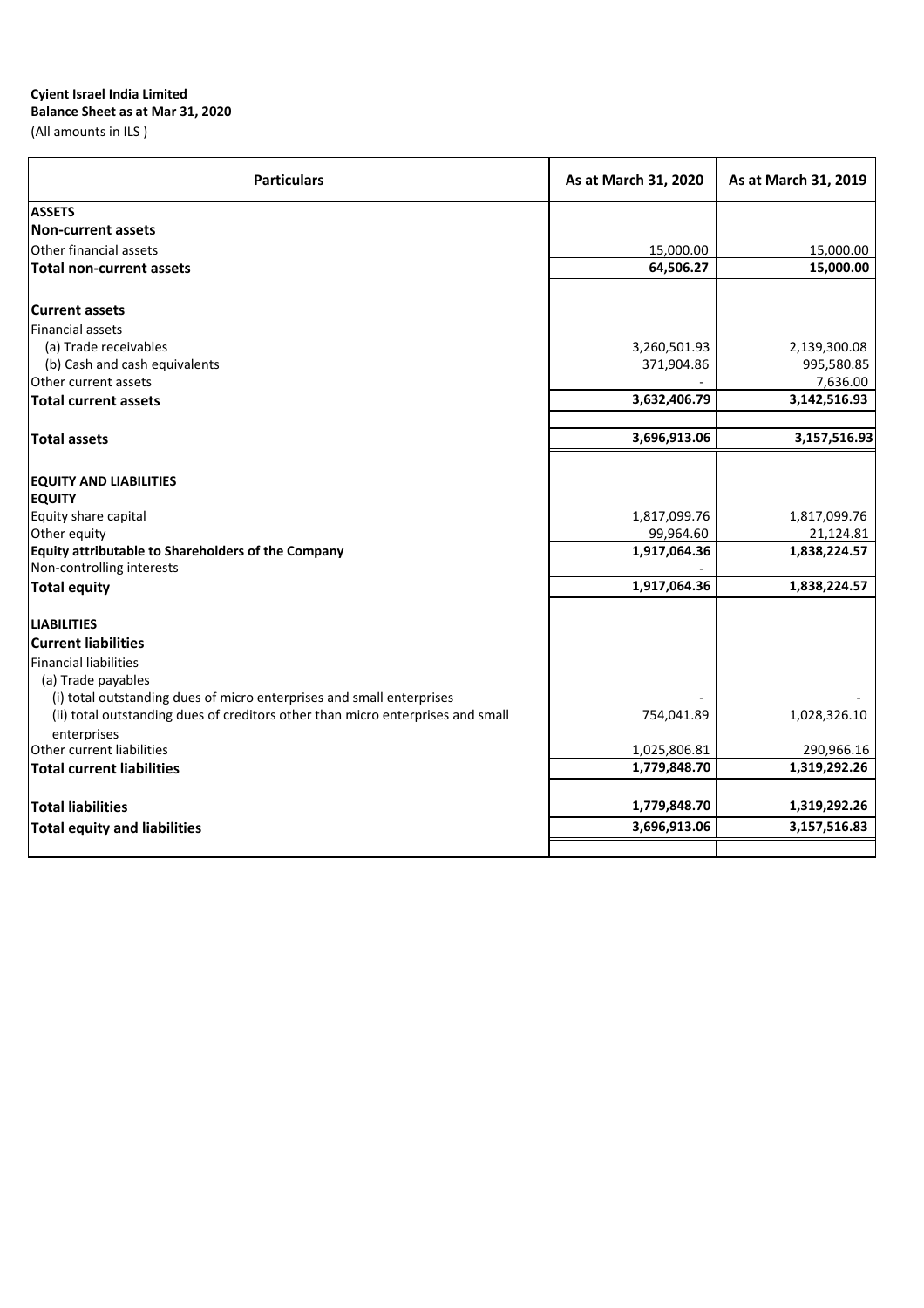# **Statement of Profit and Loss for the year ended March 31, 2020**

(All amounts in ILS )

| <b>Particulars</b>                                                                         | <b>Note</b> | For the year ended       | For the Year ended |
|--------------------------------------------------------------------------------------------|-------------|--------------------------|--------------------|
|                                                                                            |             | March 31,2020            | March 31, 2019     |
| <b>INCOME</b>                                                                              |             |                          |                    |
| Revenue from operations                                                                    | 21          | 1,857,234.74             | 1,722,511.27       |
| Other income                                                                               | 22          | (11, 635.89)             | 456.750            |
| <b>Total income</b>                                                                        |             | 1,845,598.85             | 1,722,968.020      |
|                                                                                            |             |                          |                    |
| <b>EXPENSES</b>                                                                            |             |                          |                    |
| Employee benefits expense                                                                  | 23          | 756,618.35               | 1,047,130.010      |
| Purchases of Stock-in-trade                                                                |             | 752,800.46               |                    |
| Other expenses                                                                             | 28          | 257,340.25               | 618,554.630        |
| <b>Total expenses</b>                                                                      |             | 1,766,759.06             | 1,665,684.640      |
| Profit before exceptional item, share in (loss)/profit of associate, joint venture and tax |             | 78,839.79                | 57,283.380         |
| <b>Exceptional item</b>                                                                    | 36          |                          |                    |
| Profit before share in (loss)/profit of associate, joint venture and tax                   |             | 78,839.79                | 57,283.380         |
| <b>Tax expense</b>                                                                         |             |                          |                    |
| (a) Current tax                                                                            | 18.1        |                          |                    |
| (b) MAT Credit Entitlement                                                                 | 18.1        |                          |                    |
| (b) Deferred tax                                                                           | 18.1        |                          |                    |
| <b>Total tax expense</b>                                                                   |             |                          |                    |
| Profit for the year                                                                        |             | 78,839.79                | 57,283.380         |
| Other comprehensive income (OCI)                                                           |             |                          |                    |
| (a) Items that will not be reclassified subsequently to profit or loss:                    |             |                          |                    |
| (i) Remeasurements of the net defined benefit liability                                    | 17(i)       |                          |                    |
| (iii) Income tax relating to items that will not be reclassified to profit or loss         | 18.1(B)     | $\overline{\phantom{a}}$ |                    |
| Total other comprehensive income for the year                                              |             |                          |                    |
|                                                                                            |             |                          |                    |
| Total comprehensive income for the year                                                    |             | 78,839.79                | 57,283.380         |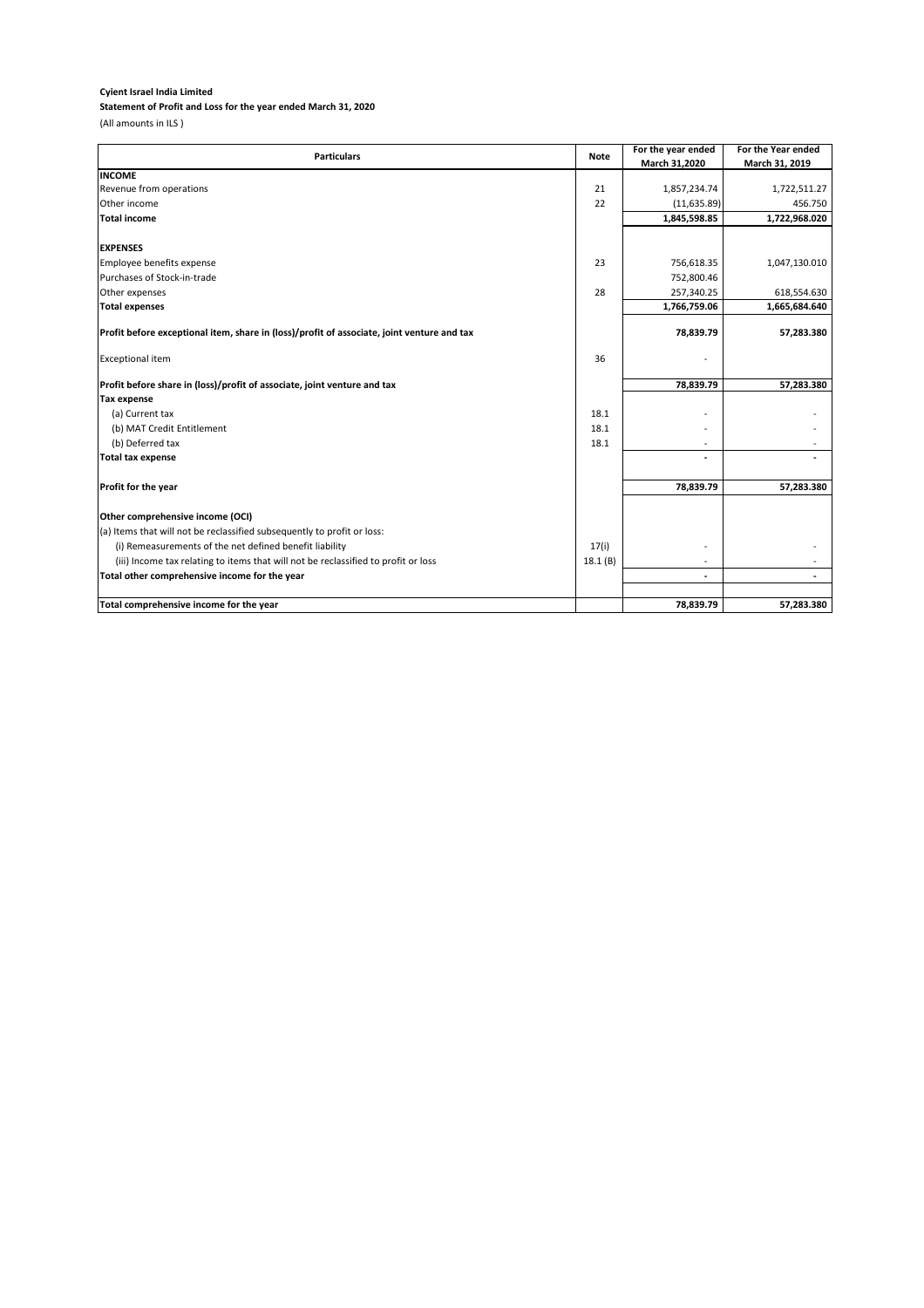(All amounts in ILS ) **Notes forming part of the financial statements**

### **3. Other financial assets**

| <b>Particulars</b>           | As at          |                |
|------------------------------|----------------|----------------|
|                              | March 31, 2020 | March 31, 2019 |
| Non-current                  |                |                |
| a) Security Deposits         |                |                |
| Unsecured, considered good   | 15,000.00      | 15,000.00      |
| b) Trade Receivables         |                |                |
| Unsecured, considered good   |                |                |
|                              | 15,000.00      | 15,000.00      |
| Total other financial assets | 15,000.00      | 15,000.00      |

### **4. Other assets**

| <b>Particulars</b>                                      | As at          |                |
|---------------------------------------------------------|----------------|----------------|
|                                                         | March 31, 2020 | March 31, 2019 |
| Non-current (unsecured considered good):                |                |                |
| Advances to Income taxes, net                           | 49,506.27      |                |
| <b>Other Advances</b>                                   |                |                |
| Total other non-current assets                          | 49,506.27      |                |
|                                                         |                |                |
| Current (unsecured considered good):                    |                |                |
| Balances with government authorities (refer note 35(d)) |                | 7,636.00       |
| Total other current assets                              |                | 7,636.00       |
| Total other assets                                      | 49,506.27      | 7,636.00       |

### **5. Trade receivables**

| <b>Particulars</b>                 | As at          |                |  |
|------------------------------------|----------------|----------------|--|
|                                    | March 31, 2020 | March 31, 2019 |  |
| Trade receivables                  |                |                |  |
| Unsecured, considered good         | 3,260,501.93   | 2,139,300.08   |  |
| Doubtful                           | 221,783.15     |                |  |
| Less: Allowance for doubtful debts | (221, 783.15)  |                |  |
| Expected credit loss allowance     |                |                |  |
| <b>Total</b>                       | 3,260,501.93   | 2,139,300.08   |  |

\* Includes amount receivable from related parties.

### **6. Cash and Bank Balances**

| <b>Particulars</b>                                   | As at                                   |            |
|------------------------------------------------------|-----------------------------------------|------------|
|                                                      | <b>March 31, 2020</b><br>March 31, 2019 |            |
| <b>Balances with banks</b><br>Remittances in transit | 371,904.86                              | 995,580.85 |
| <b>Total</b>                                         | 371,904.86                              | 995,580.85 |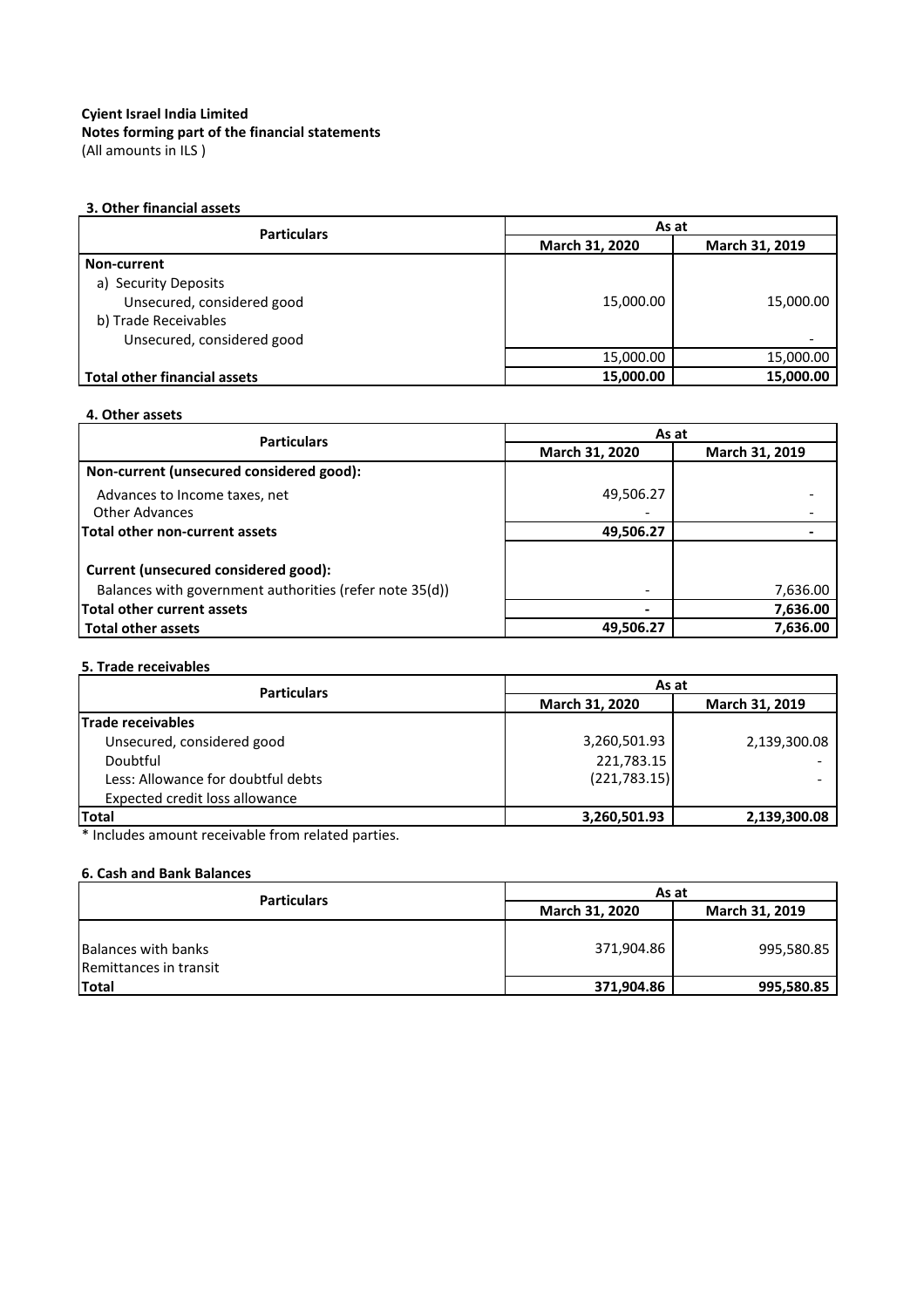# **Notes forming part of the financial statements Cyient Israel India Limited**

(All amounts in ILS )

### **7. Equity share capital**

| <b>Particulars</b>             | As at                 |                |
|--------------------------------|-----------------------|----------------|
|                                | <b>March 31, 2020</b> | March 31, 2019 |
|                                |                       |                |
| Issued and subscribed capital: | 1,817,099.76          | 1,817,099.76   |
| <b>Total</b>                   | 1,817,099.76          | 1,817,099.76   |

### **8. Other equity**

|                                                                                                                                                                 | As at          |                |  |
|-----------------------------------------------------------------------------------------------------------------------------------------------------------------|----------------|----------------|--|
| <b>Particulars</b>                                                                                                                                              | March 31, 2020 | March 31, 2019 |  |
| (c) Retained earnings<br>(i) Opening balance<br>(ii) Other Comprehensive Income arising out of<br>remeasurement of defined benefit obligation (net of<br>taxes) | 21,124.81      | (36,158.57)    |  |
| (iii) profit for the year                                                                                                                                       | 78,839.79      | 57,283.38      |  |
| <b>Total</b>                                                                                                                                                    | 99,964.60      | 21,124.81      |  |

### **9. Other liabilities**

| <b>Particulars</b>     | As at                                   |            |
|------------------------|-----------------------------------------|------------|
|                        | <b>March 31, 2020</b><br>March 31, 2019 |            |
| <b>ICurrent</b>        |                                         |            |
| Advance from customers | 1,025,806.81                            | 183,958.46 |
| <b>Statutory Dues</b>  | -                                       | 107,007.70 |
| Total                  | 1,025,806.81                            | 290,966.16 |

### **10. Trade Payables**

| <b>Particulars</b>                                        | As at                 |                       |
|-----------------------------------------------------------|-----------------------|-----------------------|
|                                                           | <b>March 31, 2020</b> | <b>March 31, 2019</b> |
| (i) total outstanding dues of micro enterprises and small | -                     |                       |
| (ii) total outstanding dues of creditors other than micro | 754.041.89            | 1.028.326.10          |
| <b>Total</b>                                              | 754.041.89            | 1.028.326.10          |